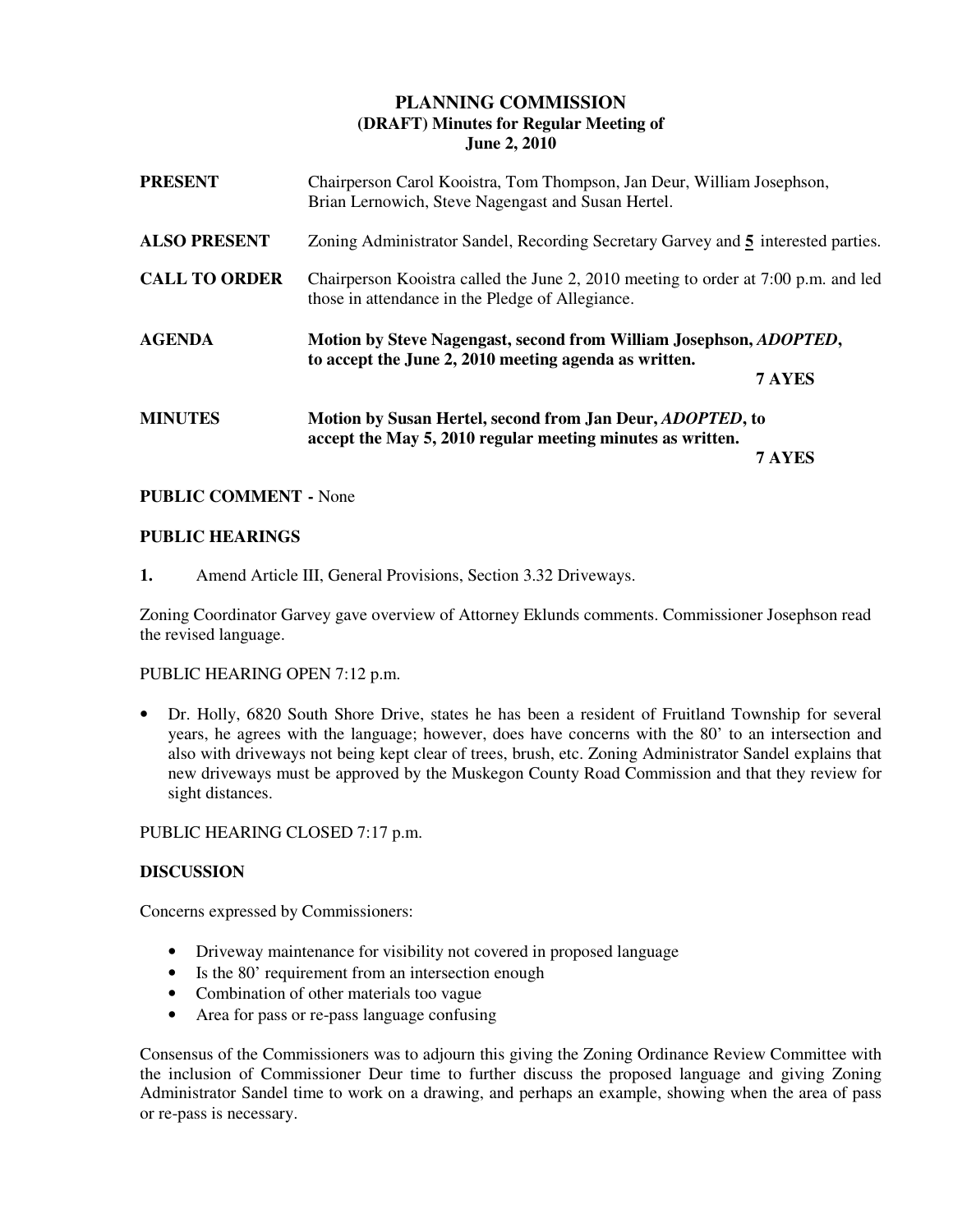## **Motion by Susan Hertel, second from Jan Deur,** *ADOPTED***, to adjourn this until the July 7, 2010 meeting.**

#### **7 AYES**

**2.** Amend to add an Article named Forest Preservation and Recreation District which will maintain the natural and unique characteristics of the Duck Lake State Park.

Chairperson Kooistra explained that the Planning Commission has been working on the development of this District for over two years. The goal was to protect the park property in the event that the State of Michigan should decide to sell the property, even thought it is understood by all commissioners, that the sale of that property is highly unlikely. The final draft of the Forest Preservation and Recreation District ordinance was reviewed and approved by Tim Johnson, Main Street Planning in Grand Rapids; Cliff Bloom, riparian rights attorney in Grand Rapids; and Bob Eklund, Fruitland Township Attorney. A copy of the draft document was sent to Kevin Klco, Park Supervisor, at the Muskegon County State Parks, with a letter inviting him or another DNRE employee to the public hearing and asking for any questions or comments.

Commissioner Hertel read the Intent and Purpose of the Forest Preservation and Recreation District.

#### PUBLIC HEARING OPEN 7:40 p.m.

• Jane Missimer, 2721 Scenic Drive, thanks the commissioners for the giant step forward regarding this beautiful property; however, is worried residential uses will be allowed, wants to see if only be used for recreation.

Zoning Administrator Sandel explains residential uses are not allowed by either right or special land use.

• Jerry Kendall, 5050 Nestrom Road, heard rumor that the State was selling the Duck Lake State Park.

Chairperson Kooistra explains as she did in her opening statement that the sale of this property is highly unlikely; however, the goal is to protect the park property in the unlikely event that the State of Michigan should decide to sell the property.

#### PUBLIC HEARING CLOSED 7:48 p.m.

#### **DISCUSSION**

Commissioner Thompson wants tree/clear cutting put on the list of things to work on.

 **Motion by Susan Hertel, second from William Josephson,** *ADOPTED***, to recommend to the Township Board of Trustees approval to create a Forest Preservation and Recreation District which will maintain the natural and unique characteristics of the Duck Lake State Park in the event that the State of Michigan should decide to sell the property.** 

 **7 AYES**